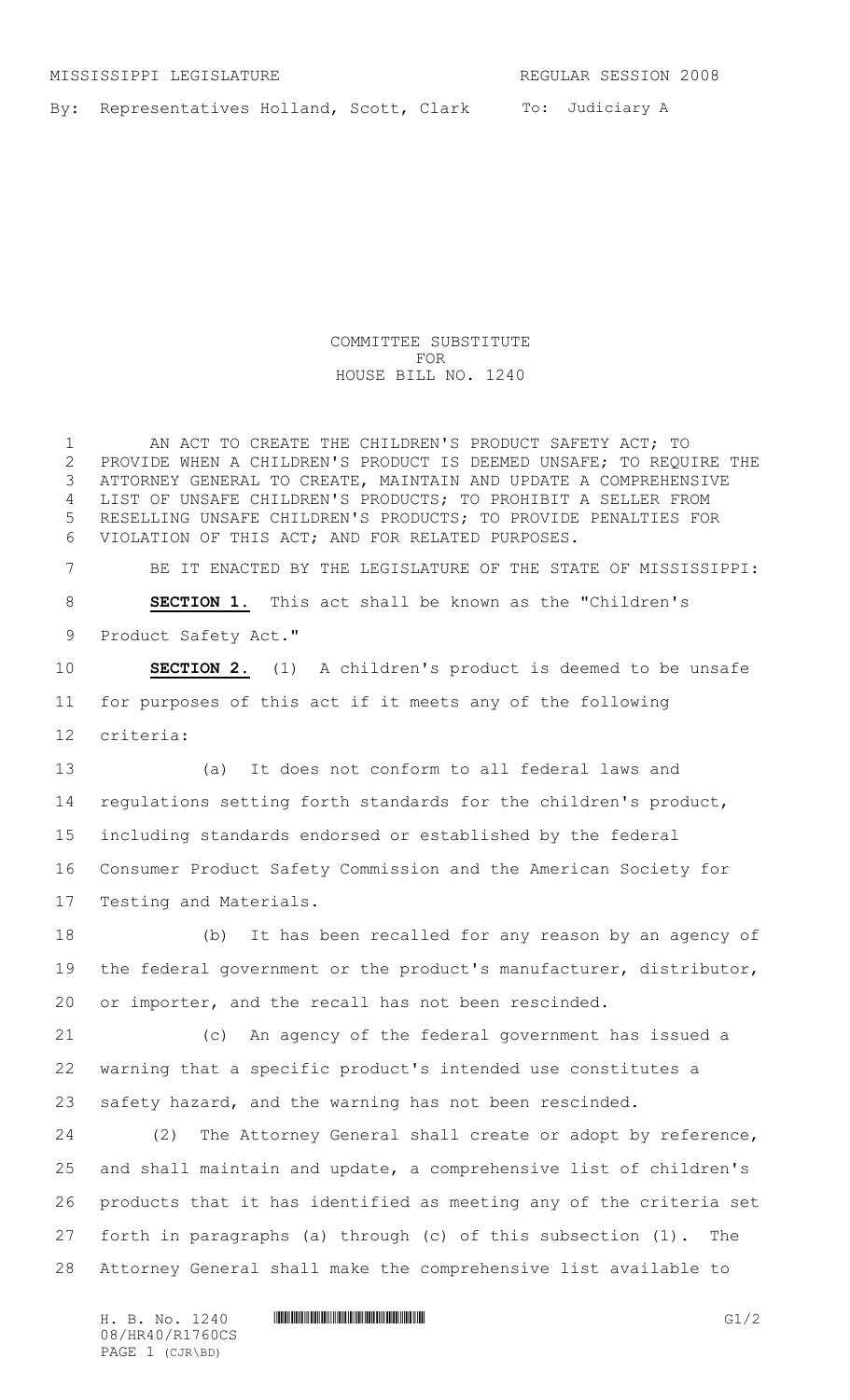the public at no cost, and shall post it on its Internet Web site. The Attorney General shall also encourage links to and from state, federal and private Internet Web sites that describe children's product standards, provide information on children or children's products, or advertise or sell children's products.

 (3) It shall be a violation of the Mississippi Consumer Protection Act for a seller or lessor to remanufacture or retrofit, unless such retrofit is done in compliance with the provisions of subsection (4) of this section, or for a seller or lessor to sell, contract to sell or resell, lease, sublet, or otherwise place in the stream of commerce, on or after July 1, 2008, a children's product that appears on the list of children's products created and maintained by the Attorney General.

 (4) (a) A listed children's product may be retrofitted if the retrofit has been approved or sanctioned by the agency of the federal government issuing the recall or warning or the agency responsible for approving the retrofit, if different from the agency issuing the recall or warning. A retrofitted children's product may be sold or leased if it is accompanied at the time of sale or lease by a notice containing:

 (i) A description of the original problem which made the recalled product unsafe;

 (ii) A description of the retrofit which explains how the original problem was eliminated and declaring that it is now safe to use for a child under six (6) years of age; and

 (iii) The name and address of the person who accomplished the retrofit.

 (b) The seller or lessor is responsible for ensuring that the notice is present with the retrofitted product at the time of sale or lease. A retrofit is exempt from the provisions of this act if:

 (i) The retrofit is for a children's product that requires assembly by the consumer, the approved retrofit is

 $H. B. No. 1240$  . HENGING THE SET OF STATE  $H. B. N \circ A. 1240$ 08/HR40/R1760CS PAGE 2 (CJR\BD)